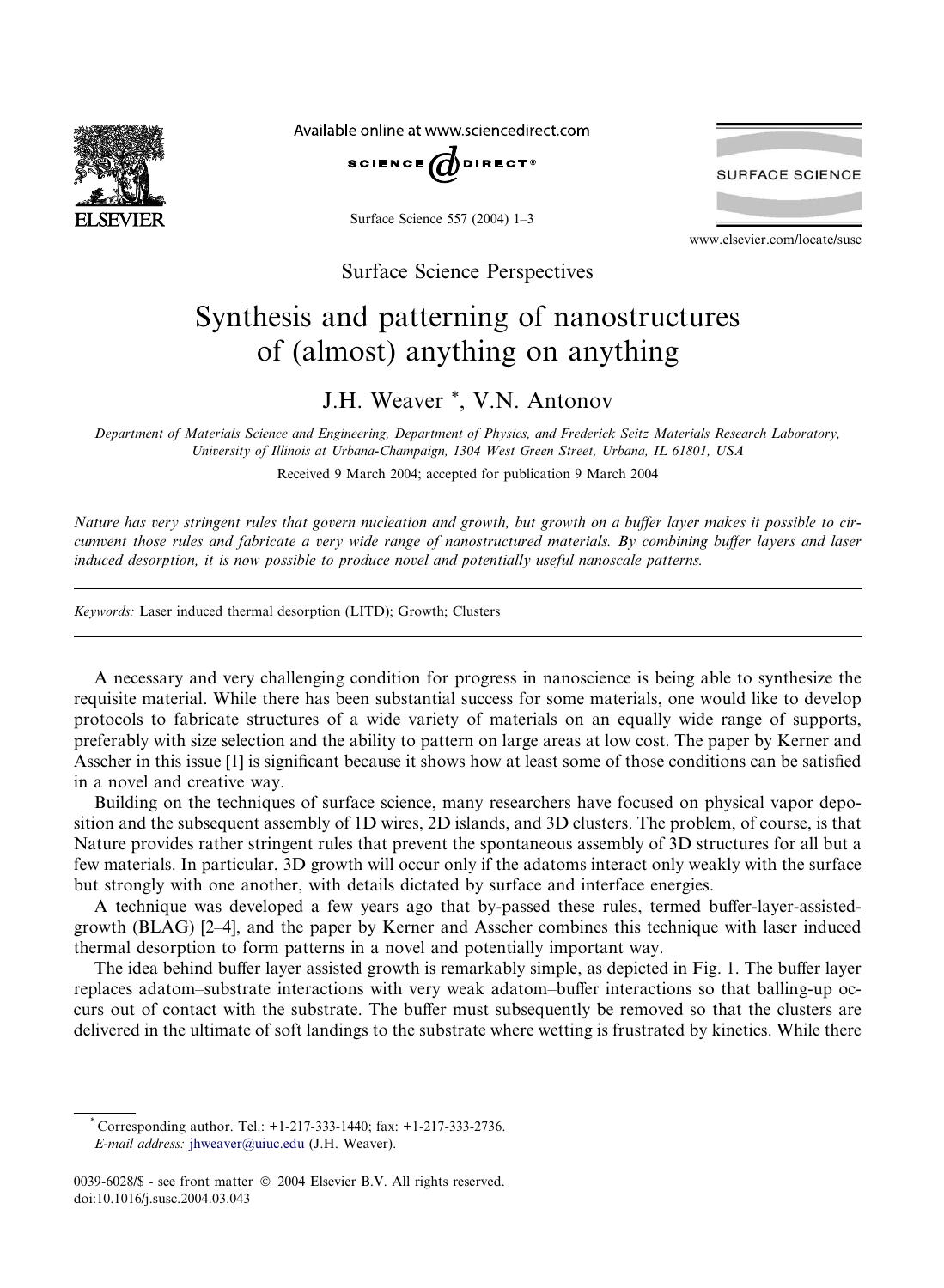

Fig. 1. Depiction of buffer-layer-assisted growth. (a) A support has been cooled to  $\sim$ 20 K and exposed to Xe from the gas phase to grow a protective layer on the support. Subsequent exposure of this surface to atoms evaporated from a hot source, for example, will allow condensation of those adatoms and their subsequent diffusion, even at low temperature. This produces 3D clusters. As indicated, this can be done with (almost) anything on anything. (b) The temperature is being increased so that Xe desorption occurs. This activates the motion of the clusters so that they aggregate and coalesce, all under ultrahigh vacuum conditions. (c) The Xe has completely desorbed and the clusters have been delivered to the substrate. The density of such clusters and their size can be controlled by varying the thickness of the buffer layer. (d) Kerner and Asscher modified the process by patterning the sample in (a). They used laser heating at the constructive interference regions of a split laser beam, causing selected-area ablation of the Xe and anything on it. Subsequent warm-up and Xe desorption delivers the nanopattern to the substrate. The pattern could be derived from isolated particles if the amount of material is small, but it could be continuous if the initial deposition is greater.